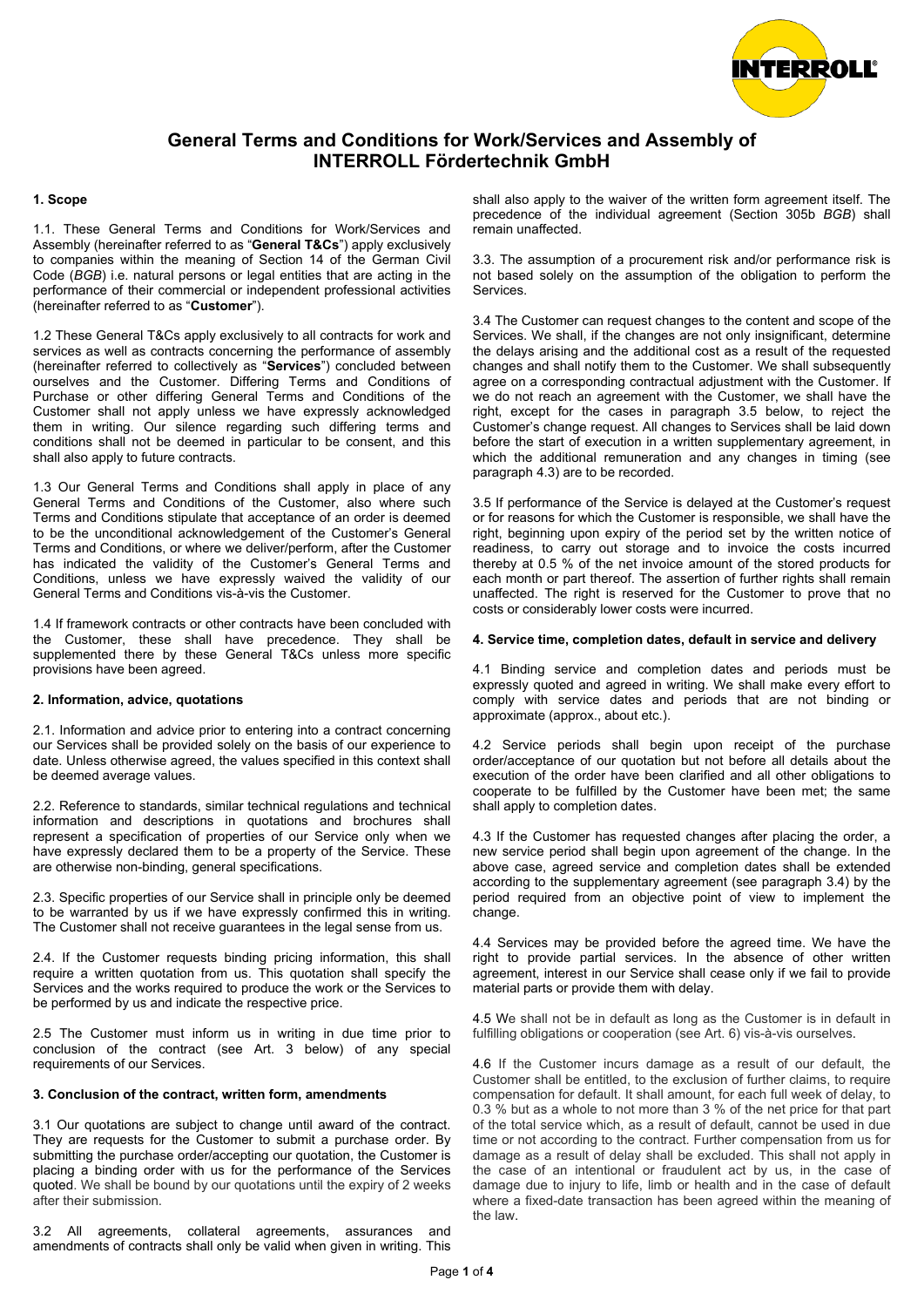

#### **5. Delivery subject to own receipt of delivery, force majeure and other obstructions**

5.1 If, despite proper stocking, we do not receive Services or deliveries from our sub-suppliers/sub-contractors, they are incorrect or not in due time, for reasons for which we are not responsible, or events of force majeure occur, we shall notify the Customer of this in due time in writing. In such case, we shall have the right to postpone performance of the Services for the duration of the obstruction or to rescind the contract in whole or in part for the part not yet fulfilled if we have met our foregoing duty to provide information and have not assumed a performance risk. Events of force majeure are strikes, lockouts, official intervention, epidemics or pandemics, energy shortages and shortages of raw materials, transport bottlenecks through no fault of our own, company obstructions through no fault of our own, e.g. due to fire, water and damage to machinery, and any other obstructions which, when considered objectively, were not culpably caused by us.

5.2 If a service date or a completion period has been agreed with binding force and if the agreed service date or the agreed completion period is exceeded due to events according to paragraph 5.1, the Customer shall have the right, after a reasonable grace period has elapsed without effect, to rescind the contract for the part not yet fulfilled.

## **6. Customer's obligations to cooperate**

6.1 The Customer undertakes to provide all cooperation required by us for the performance of the agreed Services according to the contract.

6.2 Special requirements of the Customer shall be indicated in our quotation. The Customer shall be obliged, however, in particular to grant us to an appropriate extent at the agreed times secure access to the Customer's business premises or to the construction site as well as access to other facilities, materials provided, information or documents which we require to fulfil our contractual obligations. The Customer also undertakes to ensure that the Customer's employees are available to us for support to an appropriate extent and that we can contact decision-makers in the project and other employees as well as thirdparty companies to an appropriate extent if this is required to perform our Services.

6.3 The Customer shall make necessary data carriers available in the physical and organisational interface format agreed in the quotation free of charge. The Customer shall be responsible for the delivered data carriers (e.g. CD-ROMs, USB sticks, email attachments etc.) being free from viruses.

6.4 If the Customer fails to fulfil one of the Customer's obligations to cooperate properly or in a timely manner, the contractually agreed service and execution periods shall be extended. In such case, we shall also have the right to set the Customer a reasonable period for rectifying the required cooperation. If cooperation is not rectified by expiry of the period, we shall have the right to rescind the contract.

## **7. Representation**

7.1 The powers granted to us by the Customer within the scope of performing our Services (e.g. for technical acceptance, issuing of instructions at the construction site etc.) shall be specified in the quotation.

7.2 We may enter into financial obligations for the Customer only if there is imminent danger and the Customer's consent cannot be obtained in due time.

7.3 No further power is granted to us under this contract. Subsequent powers going beyond this can be granted by the Customer only in writing (Section 125 *BGB*).

## **8. Acceptance of work**

8.1 In the case of work within the meaning of Sections 631 et seq. *BGB*, acceptance shall take place after inspection of the Service performed. For this purpose, we and the Customer shall draw up an acceptance protocol to be signed by both parties after the agreed work has been performed.

8.2 Subject to any agreement to the contrary, the Customer shall be obliged, at the latest after our Services have been performed in full, to inspect our Services and to declare acceptance of our Services in writing within a reasonable period.

8.3 Work shall also be deemed accepted if we have set the Customer a reasonable period for acceptance after completion of the work and the Customer has not refused acceptance within such period, stating at least one defect. If the Customer refuses acceptance, stating defects, the Customer must cooperate at our request in a joint determination of the condition of the work (Section 650g *BGB*).

8.4 Any recognisable defects in the work which are not material and do not exclude acceptance shall be recorded in the acceptance protocol and remedied by us within the period specified in the protocol. A right to acceptance according to the above provisions shall also exist in the case of partial services which have been concluded in themselves and which are referred to as such in the individual contract. In addition, Section 640 *BGB* shall apply.

## **9. Warranty for work and assembly**

9.1. In respect of work within the meaning of Sections 631 et seq. *BGB*, we warrant that the work corresponds to the agreed set of specifications and is free from defects. If this is not the case, the Customer shall be entitled, at our option, to remedy of the defect or remanufacturing.

9.2 We shall remedy defects covered by warranty, about which we have been informed in writing by the Customer. If, even after the setting and expiry of an appropriate grace period, we do not succeed in remedying a defect, the Customer can, if the value or suitability of the Service is limited, at the Customer's option, request reduction of the price or cancellation of the contract. Rescission of the contract shall, however, be excluded in the case of insignificant faults or deviations. Apart from this, Art. 12 (exclusion and limitation of liability) shall apply.

9.3 The warranty period for work is one year from acceptance (see Art. 8). This shall not apply to damage claims resulting from a guarantee, from the assumption of a procurement risk, for injury to life, limb or health, intentional, grossly negligent or fraudulent act or if longer periods are mandatory by law pursuant to Section 438 (1) No 2 *BGB* (construction of buildings and objects for buildings), Section 479 (1) *BGB* (right of recourse) and Section 634a (1) *BGB* (building defects).

9.4 No warranty claims shall exist in the case of services within the meaning of Sections 611 et seq. *BGB*.

## **10. Assembly, start-up, trial operation**

10.1 Completion of the work also comprises assembly, start-up, trial operation and acceptance if this is provided for and agreed with the Customer within the scope of the quotation. Before assembly commences, the materials provided and items of the Customer required to start the works must be located at the installation or assembly site and all preparatory works prior to commencement of assembly must have progressed to such an extent that the installation or assembly can commence as agreed and can be performed without interruption. Access routes and the installation or assembly site must be levelled and cleared by the Customer.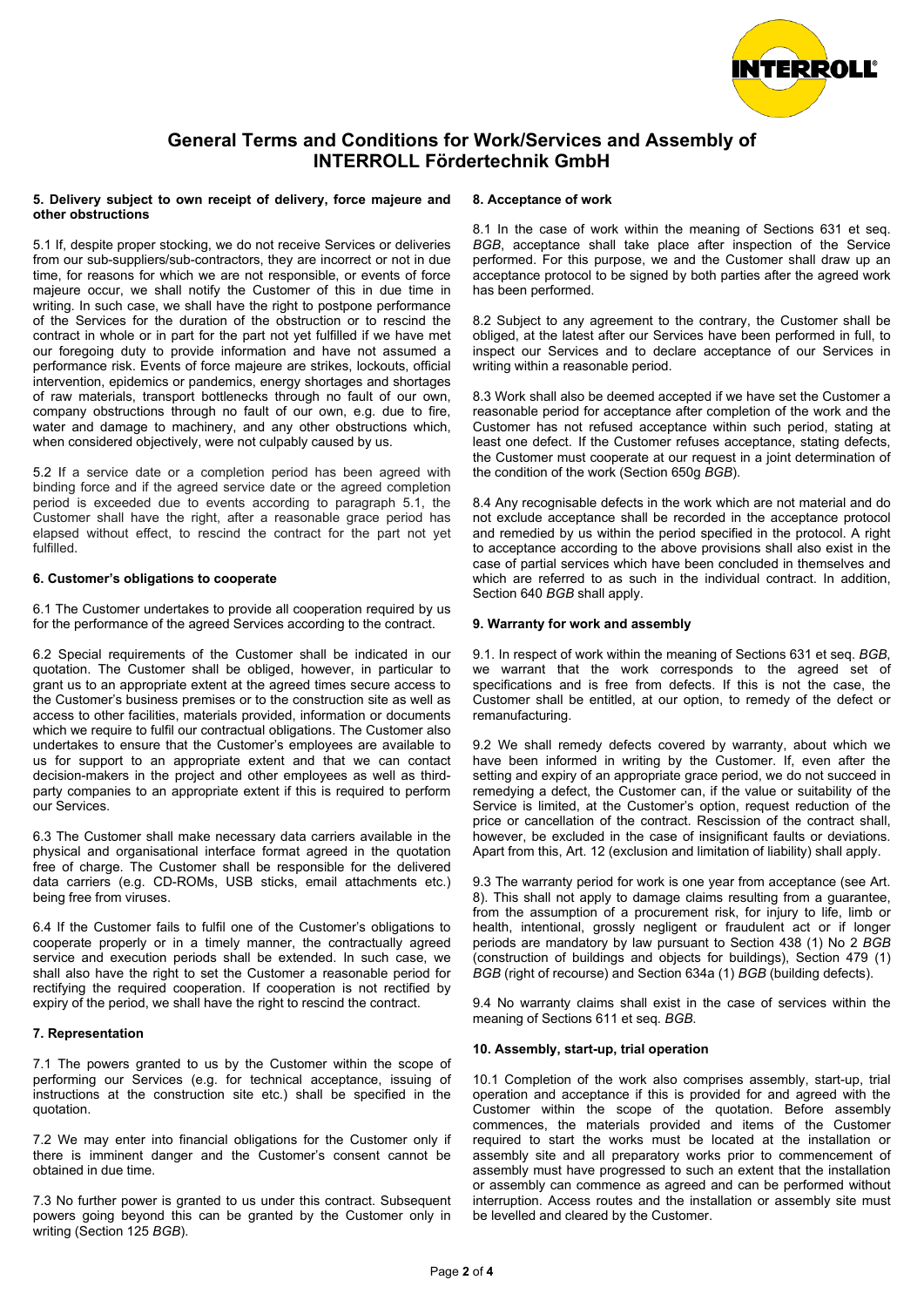

10.2 We shall notify the Customer in writing of the planned commencement of assembly for the work or for mutually determined system components or systems so that preparatory works for the startup and assembly can be commenced in a timely manner.

10.3 A joint inspection of the work shall take place immediately after notification that the assembly has been completed. In so doing, a protocol, to be signed jointly, shall be recorded, confirming that the assembly has been completed. Recognised remaining works and defects must be specified in the protocol.

10.4 Start-up shall comprise all controls, adjustments, trial runs and tests of system components and systems which are indicated in our quotation. The "commencement of start-up" date shall be determined jointly by ourselves with the Customer. The Customer must cooperate constructively in these determinations and the start-up to the best of the Customer's belief and knowledge.

10.5 Unless otherwise agreed, we shall be responsible for the management and successful performance of the start-up, especially in terms of system engineering and procedures. The Customer shall make the Customer's necessary personnel available for this purpose and provide the other materials or services owed according to this contract. The Customer's personnel shall comply with our necessary and reasonable instructions.

10.6 Economic use of the system or system components during the start-up and/or a trial operation necessarily causes the acceptance of the work and the passing of risk pursuant to the following paragraph 8. However, the Customer alone shall be entitled to proceeds from any economic use.

10.7 If a malfunction occurs during the start-up which interrupts or significantly restricts the start-up and/or a trial operation, this shall be extended by the duration of such malfunction, unless we are not responsible for such malfunction. Where the start-up or an agreed trial operation is discontinued, the agreed trial operation period shall start again, after the causal fault has been remedied.

10.8 If a malfunction occurs during the start-up or a trial operation, for reasons for which we are not responsible, which interrupts or significantly restricts the start-up/trial operation, and such suspension lasts more than 5 working days or several suspensions last a total of 5 working days or more, we shall have a right to compensation for additional costs and adjustment of scheduling.

10.9 During the start-up and trial operation, all changes to the system and its mode of operation must be documented by the Customer.

10.10 We shall draw up a protocol concerning the progress and completion of assembly, start-up and/or trial operation, which is to be signed by both contracting parties.

## **11. Prices, payment terms, objection of uncertainty**

11.1 In the absence of other agreement, all prices are in principle quoted in EUROs, excluding value added tax, which is to be borne by the Customer at the respective legally required rate.

11.2 Services within the meaning of Sections 611 et seq. *BGB* shall be invoiced by us pursuant to quotation and actual expenditure as a rule on a monthly basis or after completion of the Service performed.

11.3. We shall invoice work within the meaning of Sections 631 et seq. *BGB* within the periods specified in the quotation or based on the agreed service phases.

11.4 To cover the additional costs incurred in connection with the performance of the Services and listed below, we shall have the right, subject to any agreement to the contrary with the Customer, to invoice a lump sum for additional costs of 5 % of the total gross remuneration for the Service:

- a. Shipping costs (incl. postal charges), data transmission costs.
- b. Costs for reproductions of drawings and written documents as well as for the production of films and photos.
- Travel costs for travel beyond a radius of 15 kilometres from the Customer's registered office, in the amount of the flat rates admissible for tax purposes, unless higher expenses are proved by us.

Further additional costs (such as site office including furnishing, lighting and heating) can be invoiced after separate commissioning with individual proof.

11.5 Unless otherwise agreed, all invoices shall be due for payment in principle within 10 days of receipt of the invoice. After this payment deadline expires, the Customer shall be in default. When default occurs, overdue payment interest of 9 percentage points above the respective base interest rate shall be due. The date payment is received by us or credited to our account shall be deemed the payment date.

11.6 We shall retain title to our Services until payment is made in full.

11.7 If payment terms are not met or circumstances known or recognisable that, in our proper commercial judgement, give rise to justified doubt as to the Customer's creditworthiness, also including such facts that already existed when the contract was concluded but which were unknown to us or did not have to be known to us, we shall have the right, notwithstanding further statutory rights in such cases, to cease further work on current orders and to require advance payments or the provision of appropriate securities for Services still outstanding and, after a reasonable grace period for provision of such securities has elapsed without effect, to rescind the contract, irrespective of other statutory rights. The Customer shall be obliged to reimburse us for all damages incurred by failure to execute the contract.

11.8 The Customer shall have a right of retention or right of set-off only with respect to those counterclaims that are not disputed or have been recognised by declaratory judgment. The Customer can exercise a right of retention only when the Customer's counterclaim relates to the same contractual relationship.

## **12. Exclusion and limitation of liability**

12.1 We shall be liable in principle only for intent and gross negligence by us and our legal representatives and vicarious agents. Our liability and that of our legal representatives and vicarious agents for ordinary negligence shall, therefore, be excluded except in the following cases:

- a. breach of material contractual obligations; material contractual obligations are obligations, the fulfilment of which define the contract and on which the Customer may rely;
- b. breach of obligations within the meaning of Section 241 (2) *BGB* if it is no longer reasonable to expect the Customer to accept our Service;
- c. injury to life, limb and health;
- d. the assumption of a guarantee for the quality of a Service or for the existence of a contractual performance;
- e. fraudulent intent; or
- f. other cases of liability mandatory by law (such as arising from the *Produkthaftungsgesetz* [German Product Liability Act]).

12.2 We shall be liable only for typical and foreseeable damage unless we can be reproached for intentional or grossly negligent breach of duty or a case of injury to life, limb and health or other cases of liability mandatory by law exist(s).